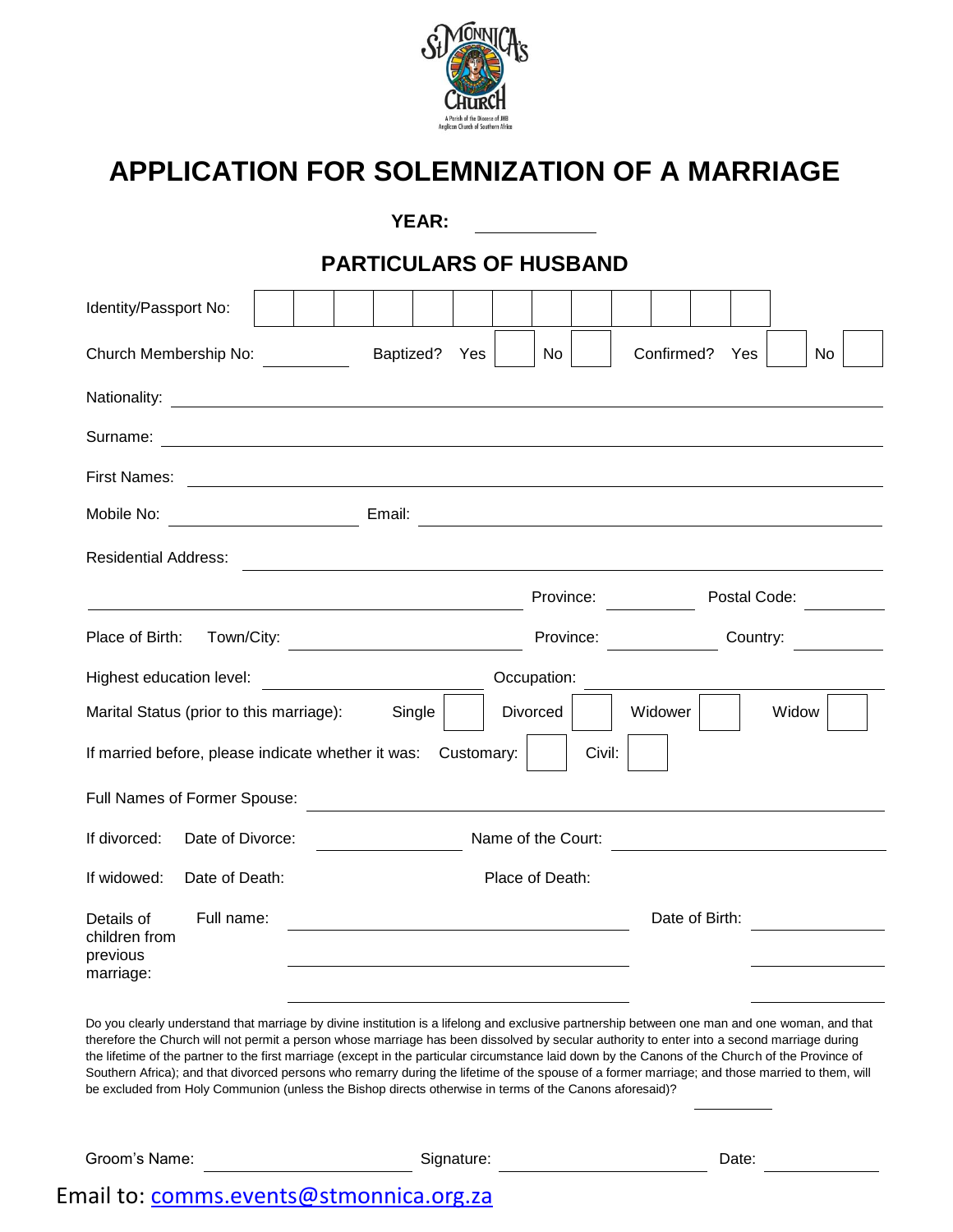#### **PARTICULARS OF WIFE**

| Identity/Passport No:                                                                                                                                                                                                                                                                                                                                                                                                                                                                                                                                                                                                                                                                                           |                                                            |                                                                                                                          |            |                    |             |        |                |              |                                             |     |  |
|-----------------------------------------------------------------------------------------------------------------------------------------------------------------------------------------------------------------------------------------------------------------------------------------------------------------------------------------------------------------------------------------------------------------------------------------------------------------------------------------------------------------------------------------------------------------------------------------------------------------------------------------------------------------------------------------------------------------|------------------------------------------------------------|--------------------------------------------------------------------------------------------------------------------------|------------|--------------------|-------------|--------|----------------|--------------|---------------------------------------------|-----|--|
| Church Membership No:                                                                                                                                                                                                                                                                                                                                                                                                                                                                                                                                                                                                                                                                                           |                                                            | Baptized?                                                                                                                | Yes        |                    | No          |        | Confirmed?     | Yes          |                                             | No. |  |
|                                                                                                                                                                                                                                                                                                                                                                                                                                                                                                                                                                                                                                                                                                                 |                                                            |                                                                                                                          |            |                    |             |        |                |              |                                             |     |  |
| Surname:                                                                                                                                                                                                                                                                                                                                                                                                                                                                                                                                                                                                                                                                                                        |                                                            |                                                                                                                          |            |                    |             |        |                |              |                                             |     |  |
| <b>First Names:</b>                                                                                                                                                                                                                                                                                                                                                                                                                                                                                                                                                                                                                                                                                             | <u> 1989 - Johann Barn, amerikansk politiker (d. 1989)</u> |                                                                                                                          |            |                    |             |        |                |              |                                             |     |  |
| Mobile No:                                                                                                                                                                                                                                                                                                                                                                                                                                                                                                                                                                                                                                                                                                      |                                                            | Email:                                                                                                                   |            |                    |             |        |                |              |                                             |     |  |
| <b>Residential Address:</b>                                                                                                                                                                                                                                                                                                                                                                                                                                                                                                                                                                                                                                                                                     |                                                            | <u>a sa barang sa mga barang sa mga barang sa mga barang sa mga barang sa mga barang sa mga barang sa mga barang sa </u> |            |                    |             |        |                |              |                                             |     |  |
|                                                                                                                                                                                                                                                                                                                                                                                                                                                                                                                                                                                                                                                                                                                 |                                                            |                                                                                                                          |            |                    | Province:   |        |                | Postal Code: |                                             |     |  |
| Place of Birth:<br>Town/City:                                                                                                                                                                                                                                                                                                                                                                                                                                                                                                                                                                                                                                                                                   |                                                            | <u> 1989 - Johann Barn, mars eta bainar eta idazlea (</u>                                                                |            |                    | Province:   |        |                | Country:     |                                             |     |  |
| Highest education level:                                                                                                                                                                                                                                                                                                                                                                                                                                                                                                                                                                                                                                                                                        |                                                            | <u> 1989 - Johann Harry Barn, mars a</u>                                                                                 |            |                    | Occupation: |        |                |              |                                             |     |  |
| Marital Status (prior to this marriage):                                                                                                                                                                                                                                                                                                                                                                                                                                                                                                                                                                                                                                                                        |                                                            | Single                                                                                                                   |            |                    | Divorced    |        | Widower        |              | Widow                                       |     |  |
| If married before, please indicate whether it was:                                                                                                                                                                                                                                                                                                                                                                                                                                                                                                                                                                                                                                                              |                                                            |                                                                                                                          | Customary: |                    |             | Civil: |                |              |                                             |     |  |
| Full Names of Former Spouse:                                                                                                                                                                                                                                                                                                                                                                                                                                                                                                                                                                                                                                                                                    |                                                            |                                                                                                                          |            |                    |             |        |                |              |                                             |     |  |
| Date of Divorce:<br>If divorced:                                                                                                                                                                                                                                                                                                                                                                                                                                                                                                                                                                                                                                                                                |                                                            |                                                                                                                          |            | Name of the Court: |             |        |                |              | <u> 1989 - Jan Samuel Barbara, martin d</u> |     |  |
| If widowed:<br>Date of Death:                                                                                                                                                                                                                                                                                                                                                                                                                                                                                                                                                                                                                                                                                   |                                                            |                                                                                                                          |            | Place of Death:    |             |        |                |              |                                             |     |  |
| Full name:<br>Details of<br>children from<br>previous<br>marriage:                                                                                                                                                                                                                                                                                                                                                                                                                                                                                                                                                                                                                                              |                                                            | <u> 1980 - Johann Barbara, martxa alemaniar a</u>                                                                        |            |                    |             |        | Date of Birth: |              |                                             |     |  |
| Surname after marriage (bride):                                                                                                                                                                                                                                                                                                                                                                                                                                                                                                                                                                                                                                                                                 |                                                            |                                                                                                                          |            |                    |             |        |                |              |                                             |     |  |
| Residential Address after marriage: (both):                                                                                                                                                                                                                                                                                                                                                                                                                                                                                                                                                                                                                                                                     |                                                            |                                                                                                                          |            |                    |             |        |                |              |                                             |     |  |
|                                                                                                                                                                                                                                                                                                                                                                                                                                                                                                                                                                                                                                                                                                                 |                                                            |                                                                                                                          |            |                    | Province:   |        |                | Postal Code: |                                             |     |  |
| Do you clearly understand that marriage by divine institution is a lifelong and exclusive partnership between one man and one woman, and that<br>therefore the Church will not permit a person whose marriage has been dissolved by secular authority to enter into a second marriage during<br>the lifetime of the partner to the first marriage (except in the particular circumstance laid down by the Canons of the Church of the Province of<br>Southern Africa); and that divorced persons who remarry during the lifetime of the spouse of a former marriage; and those married to them, will<br>be excluded from Holy Communion (unless the Bishop directs otherwise in terms of the Canons aforesaid)? |                                                            |                                                                                                                          |            |                    |             |        |                |              |                                             |     |  |
| Bride's Name:                                                                                                                                                                                                                                                                                                                                                                                                                                                                                                                                                                                                                                                                                                   |                                                            |                                                                                                                          | Signature: |                    |             |        |                | Date:        |                                             |     |  |

# Email to: [comms.events@stmonnica.org.za](mailto:comms.events@stmonnica.org.za)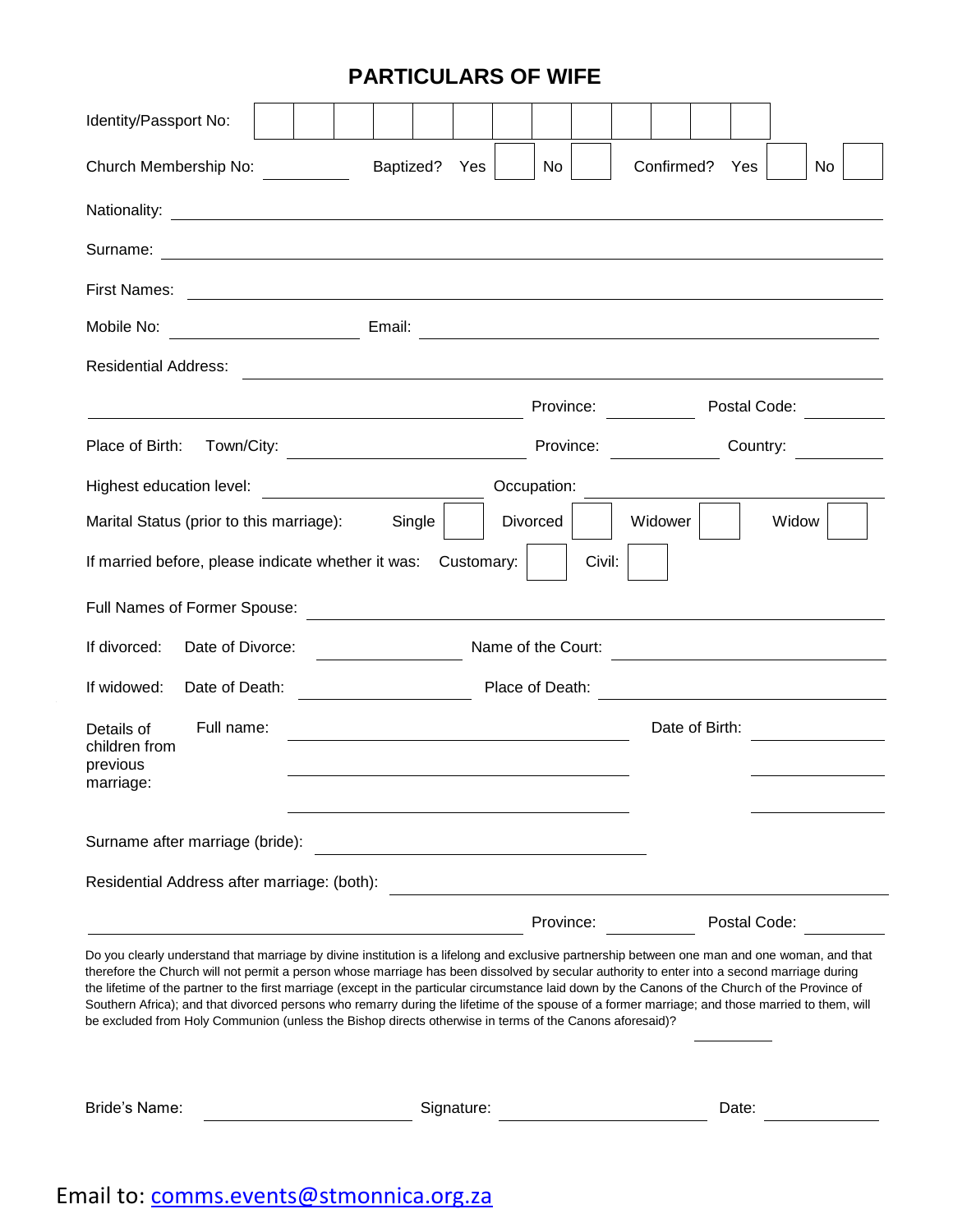#### **PARTICULARS OF MARRIAGE SERVICE**

| Date of Solemnisation:             | <u> 1980 - Johann Barn, amerikan bestemannten bestemannten bestemannten bestemannten bestemannten bestemannten b</u> |                     | Time:                  | <u> 1989 - Andrea Station Barbara (</u> |
|------------------------------------|----------------------------------------------------------------------------------------------------------------------|---------------------|------------------------|-----------------------------------------|
|                                    |                                                                                                                      |                     |                        | Province:                               |
|                                    | Reception Venue:                                                                                                     |                     |                        |                                         |
|                                    |                                                                                                                      |                     |                        |                                         |
|                                    | Type of Marriage Contract:<br><b>Example 2018</b> Type of Marriage Contract:                                         |                     |                        |                                         |
| <b>WITNESS 1</b>                   |                                                                                                                      |                     |                        |                                         |
| Identity/Passport No:              |                                                                                                                      |                     |                        |                                         |
| Surname:                           |                                                                                                                      | <b>First Names:</b> |                        |                                         |
| <b>Residential Address:</b>        | <u> 1980 - Johann Barn, mars ann an t-Amhain Aonaich an t-Aonaich an t-Aonaich ann an t-Aonaich ann an t-Aonaich</u> |                     |                        |                                         |
|                                    | <u> 1989 - Johann Barn, mars eta bainar eta industrial eta bainar eta baina eta baina eta baina eta baina eta ba</u> |                     | Province: Postal Code: |                                         |
| Mobile No: _______________________ | Email:                                                                                                               |                     |                        |                                         |
| <b>WITNESS 2</b>                   |                                                                                                                      |                     |                        |                                         |
| Identity/Passport No:              |                                                                                                                      |                     |                        |                                         |
| Surname:                           |                                                                                                                      | <b>First Names:</b> |                        |                                         |
| <b>Residential Address:</b>        |                                                                                                                      |                     |                        |                                         |
|                                    | <u> 1980 - Johann Barn, fransk politik (d. 1980)</u>                                                                 |                     | Province:              | Postal Code:                            |
| Mobile No:                         | Email:                                                                                                               |                     |                        |                                         |
|                                    |                                                                                                                      |                     |                        |                                         |

### **Please turn over for the list of documentation required.**

Email to: [comms.events@stmonnica.org.za](mailto:comms.events@stmonnica.org.za)